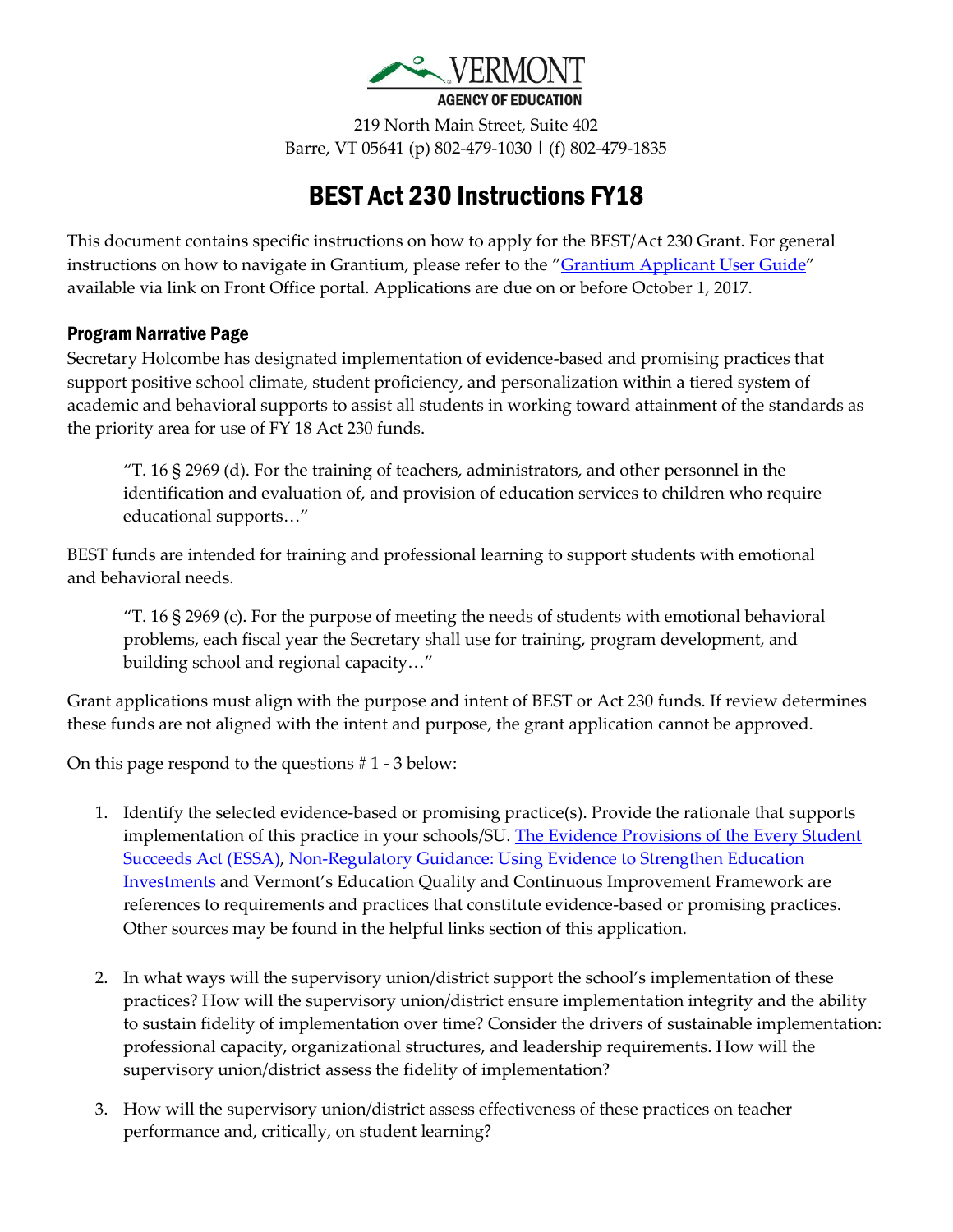## Program Activities and Budget Page

Grant applications must align with the purpose and intent of BEST or Act 230 funds. Approvable costs include registration for professional learning, trainer fees, training materials, mileage, lodging, and data collection/reporting system licenses (e.g., SWIS).

**Not approvable** are requests such as, funds for curricular materials, school supplies, school-wide outings, student activities, and salaries. Meals are allowable *only* for professional trainings and conferences which require travel. Food services and meal costs are not approvable for school/SU/SD trainings or professional development events. Staff time, stipends, and substitute costs are not approvable, but may be used as the 50% in-kind costs assumed by the applicant. See Other Funds Amount.

Access the Vermont Positive Behavior Interventions and Supports (VTPBIS) and BEST Professional Development Calendar SY 2017-18 for specific information. Learn more to locate the information on the [Bulletin Board](http://www.pbisvermont.org/) online.

Supervisory Unions may apply for funding for PBIS Coaching funds to support PBIS implementation, such as support for leadership teams in promoting fidelity implementation of systems, data and practices following Universal, Targeted or Intensive level trainings, support for school/SU/SD leadership teams in correcting specific implementation dips, or providing onsite professional learning opportunities in revitalizing VTPBIS Features. Supervisory Unions/Supervisory Districts interested in receiving support from VTPBiS Implementation Coaches will contract directly with a State approved VTPBiS Implementation Coach. Fees for VTPBiS Implementation Coaching are \$62.50/hour, \$250/half-day, or \$500/day plus mileage. [Learn more information on VTPBiS Implementation Coaches online.](http://www.pbisvermont.org/resources/coaches-a-coordinators/coaches)

New this year: A copy of a signed contract or work agreement for PBIS Coaching that includes the funding amount and agreed upon coaching dates must be submitted to Debbie Lesure [\(debbie.lesure@vermont.gov\)](mailto:debbie.lesure@vermont.gov) and Sabine Baldwin [\(sabine.baldwin@vermont.gov\)](mailto:sabine.baldwin@vermont.gov) on or before January 15, 2018. Failure to provide this agreement may result in a loss of funds for PBIS Coaching for the 2017-2018 SY.

Approval of this grant does not guarantee attendance or participation at the BEST Institute 2018. Registration is on a first come, first served basis. Please register at your earliest convenience. Registration generally opens on or before March 1.

Please note: There will be a reporting requirement for activities completed with these grant funds.

### Enter the following in the budget activities:

- 1. Source: Keep the default setting of BEST in this field. Agency of Education reviewers will assign the source on review based on the appropriate funding source.
- 2. Area: Select the correct dropdown for your BEST/Act 230 budget activity:
	- BEST Summer Institute 2018
	- PBIS Trainings
	- PBIS Implementation Coaching